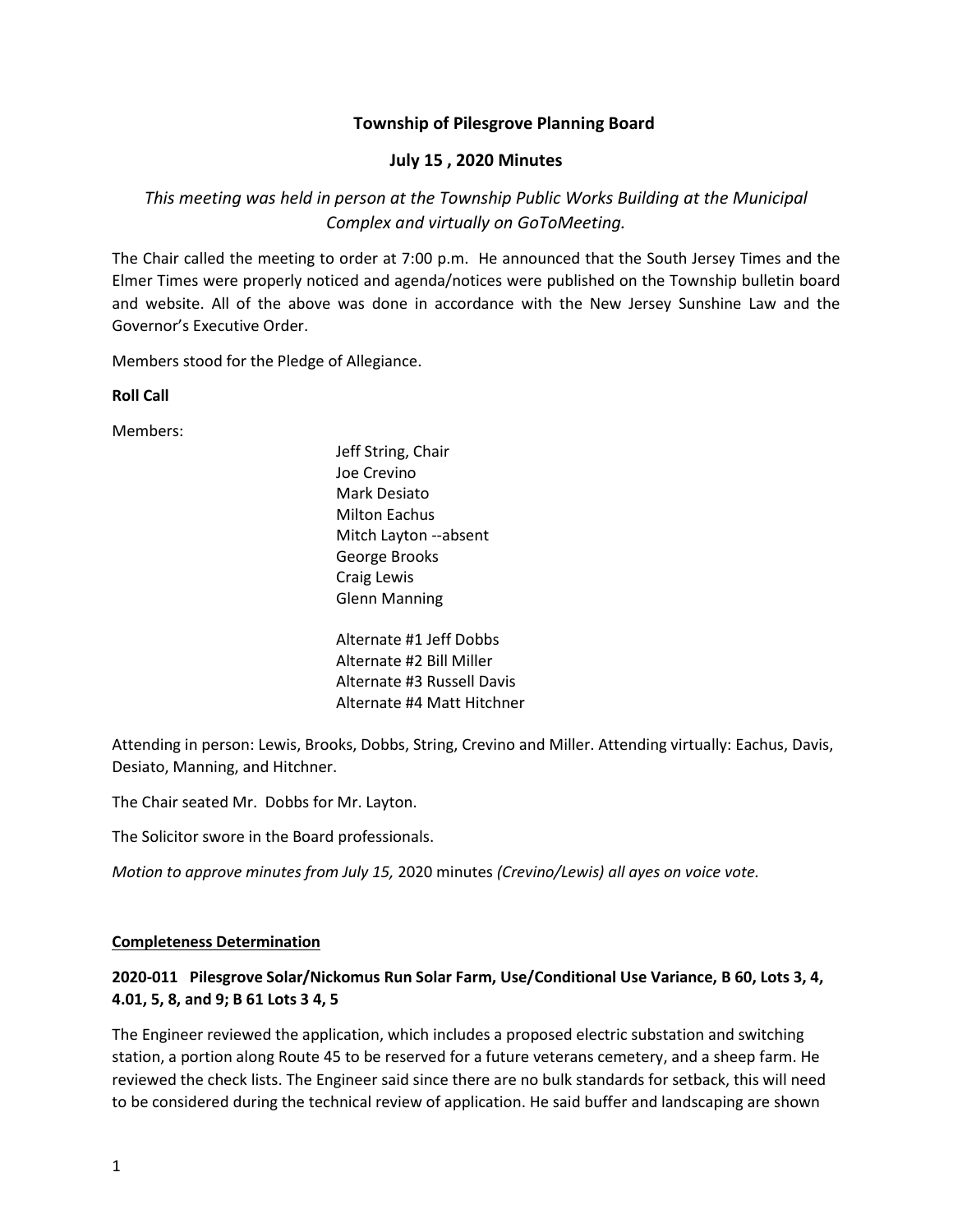on the plan, but they will need to be considered later. Flood hazard areas are subject to NJDEP approval, as are wetlands delineations done by NJDEP letter of interpretation. He said he had no objections to delineation and conditions as part of approval. The Engineer said he had no objection to deeming the application complete.

Mr. Dobbs asked for clarification about the applicant using different names on the application.

*Motion to deem complete, with conditions stipulated by the engineer for further review at the technical hearing (Miller/Dobbs) all aye on roll call with Lewis, Crevino, and Eachus abstaining.*

### **Informal Review**

### **2020-012 Hope Community Church, B 8 Lot 6.01**

The applicant described the need for additional parking, which will bring impervious coverage to more than 18 per cent, and the impact or the required agriculture buffers.

The Board Engineer pointed out in a review of the plan that the overflow gravel parking area is encroaching, which will need to be addressed, and stormwater will need to be addressed as part of the site plan. There was discussion about the proposed parking being for overflow and the trailers being proposed for long term use until and unless the church keeps growing and needs a second service. Mr. Manning expressed a concern about a stormwater draining issue at that intersection being exasperated by the Church facility. The applicant said stone doesn't create a run-off, and the existing drainage issue at the road is not a result of the Church development. The drainage system is doing its job; not flooding. The applicant acknowledged Point Airy Rd. can be dangerous, which is why the Church is proposing stone rather that a paved lot. Mr. Manning said ponding is occurring on the road. There was further discussion. The Applicant said the Church would consider the Board's comments.

### **Public Hearings**

### **2020-00 Buffalo Productions, Use Variance, B 80 Lot 2.03**

Mr. Crevino and Mr. Lewis stepped down.

The Board's Solicitor swore in Applicant Peggy Yurgin.

The Applicant's attorney, Charles Fiore, said the trim factory wants to expand to do home improvements and needs to relocate from 1210 Rote 40. He described the operation as essentially involving architectural home projects, specializing in trim for high end homes or commercial buildings and historical restorations; it is not a hardware store. The property proposed for the new operation is in an agricultural zone. Ms. Yurgin said Building 1 would be for storage, Building 2 would house cutting machines, and Building 3 would be used for manufacturing. Operating hours would be Monday through Friday, 8-4, traffic would primarily be contractors, no noise would be generated. She said the loudest machine would be to cut Styrofoam.

The Planner reviewed his report of March 18, 2020. In response to questions, Ms. Yurgin said a small dumpster would be on site, there would be no outdoor storage, no subletting of business space, old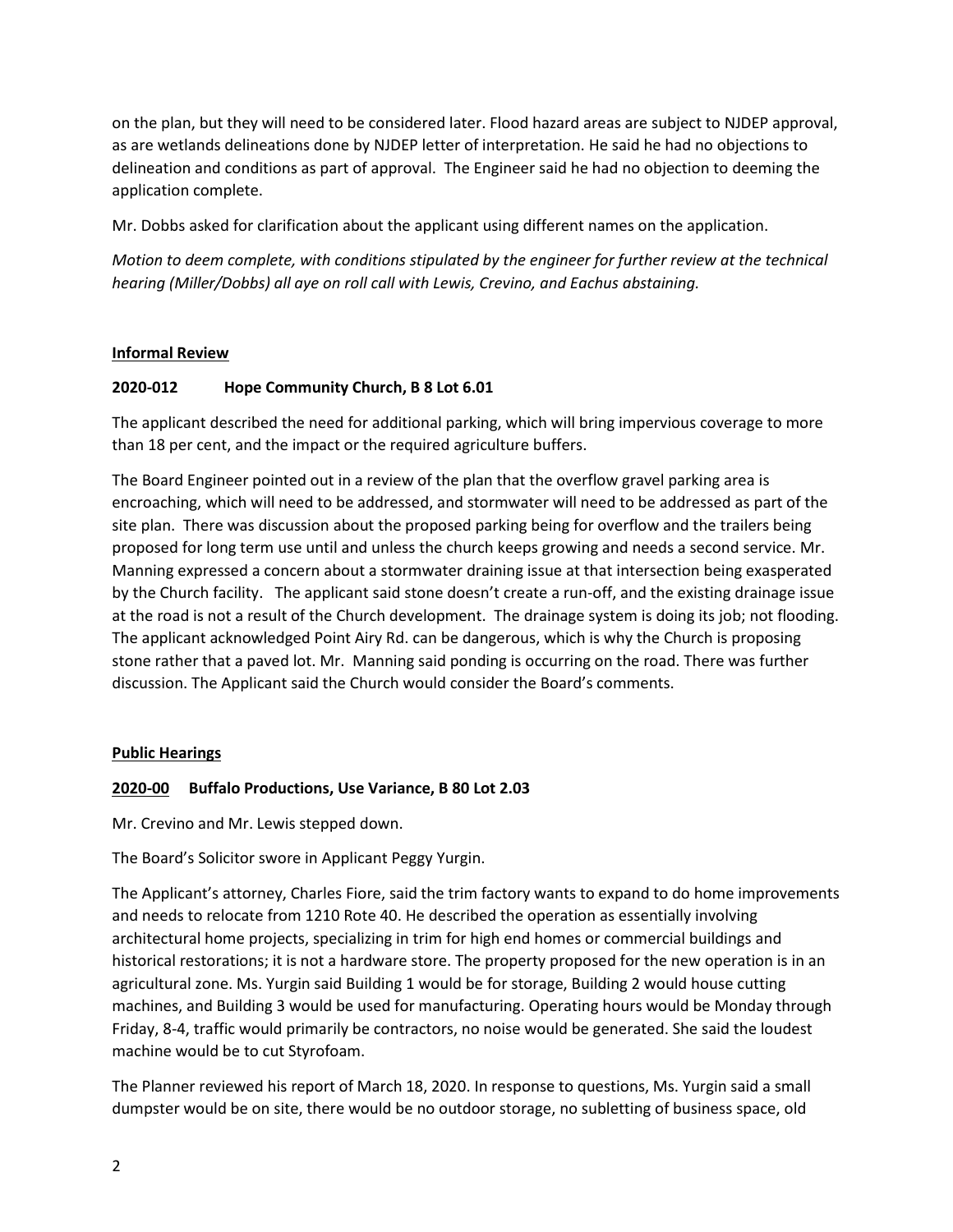fencing would be removed, and landscaping would minimize landscaping operations. Any septic issues need to be satisfied. Access will be off Fox Road, not route 40. She said they would consider a variance for tractor trailers.

*Motion to open to public comment (Dobbs/Miller) all ayes on voice vote. Mr. John Sloat said it is a great repurposing of the building. Motion to close public comment (Dobbs/Brooks) all ayes on voice vote.* 

*Motion to approve Buffalo Productions' request for a use variance for retail sale for goods and related services, (Dobbs/Brooks) all ayes on roll call, with Mr. Crevino and Mr. Lewis abstaining.*

#### **2020-007 Cohen Pilesgrove Partners, Preliminary Major Subdivision, B 28 Lot 2**

The applicant's engineer Rami Nassar and the applicant Richard Cohen were sworn in by the Board's Solicitor. The Board's engineer described the use as a farm and said the bulk variance requirements cited in his letter of July 10, 2020 are met and no variances are needed. He itemized several minor corrections needed. He said Agriculture buffers will need to be addressed, and drainage and lot grading plans will need to be submitted for review at the time of building permits. He listed other items for escrow. The Applicant agreed to comply with recommendations cited. The Engineer said septic design is subject to County approval and if raised it will need to be on the plan and perhaps landscaped. He said the project appears to fall below the stormwater calculation requirements, but since the houses could be bigger when they come in for the building permits, his recommendation is for additional tests for soil conditions and perhaps larger seepage pits if homes are beyond 1500 feet. There was discussion. Mr. Nassar said the applicant will limit the disturbance to ½ acre and limit impervious cover. There was additional discussion of items required for condition of approval. Mr. Nassar said he will explore the protocols for additional sampling. The Board's Engineer requested the applicant obtain a new letter of interpretation for DEP because the current one has expired. Mr. Nassar felt it should stand since it said no wetlands existed; the Engineer said submit an engineering certification.

On the agricultural buffer, Mr. Nassar said the applicant is requesting a 75-foot buffer without a berm. The Board's Planner said no buffer is required where agriculture land abuts agriculture land. The applicant said they need the approvals for the subdivision first before they preserve the remaining parcel. There was discussion about the buffer. There was discussion about whether a variance would be needed. The Planner reviewed the ordinance on agricultural buffers. The Solicitor advised the Applicant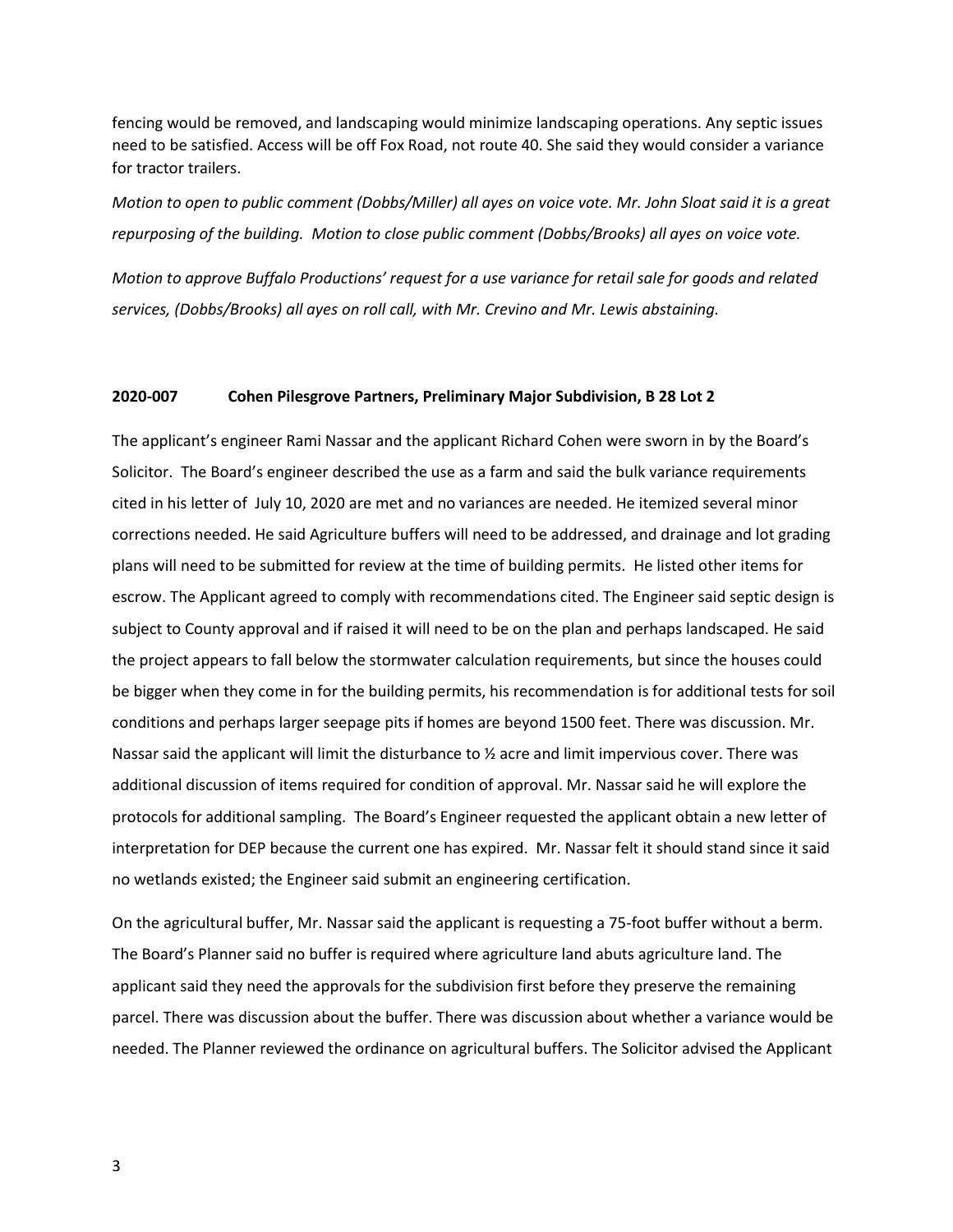had advertised for a variance, so if the Board wants to grant a variance for the 75 foot without berm buffer, it can if it believes it will be sufficient.

*Motion to open to the public (Crevino/Dobbs) all ayes on voice vote. There was no public comment. Motion to closed to the public (Crevino/Dobbs.) All ayes on voice vote.*

*Motion to grant a preliminary major subdivision for creation of two new lots with limitations on amount of disturbance and impervious cover per lot, a variance for a 75 foot buffer, and design waiver for not having a landscaped berm, with right to farm language in deed and final conditions in the Engineer's letter, conditioned on deed restrictions on the balance of the property for farm, ( Crevino/Miller) all ayes on roll call with Mr. Hitchner not voting.* 

Mr. Eachus stepped away from the meeting.

#### **2020-008 Yurgin, Minor Site Plan and Use Variance, B 79 Lot 1.**

Mr. Crevino, and Mr. Lewis stepped down.

Mr. Charles Fiore, attorney for Yurgin, DBA Miranda Motors, on Route 40, described the property, the truck sales and service. The Board's Solicitor swore in Engineer James Clancy and Phil Yurgin.

Mr. Clancy said the applicant agrees with all items in the professional review letters.

The Board's Planner reviewed his letter of May 12 2020. In response to questions, the applicant said he will be doing the same operation, except he will be making dump bodies on site and install them there, rather than doing off site. He estimated 35 storage spaces; 90 per cent of those made will be used for his truck bodies. Operation hours and number of employees will remain the same. Landscaping will be upgraded. The Applicant does not envision any negative impact as a result of the changes.

The Engineer reviewed his letter of June 15, 2020. He confirmed the Applicant has agreed to address everything in the letter. The Applicant will obtain certifications from the fire marshal and the county planning board.

*Motion to open to the public (Miller/Brooks) all ayes on voice vote. There was no comment. Motion to close to the public (Miller/Brooks) all ayes on voice vote.*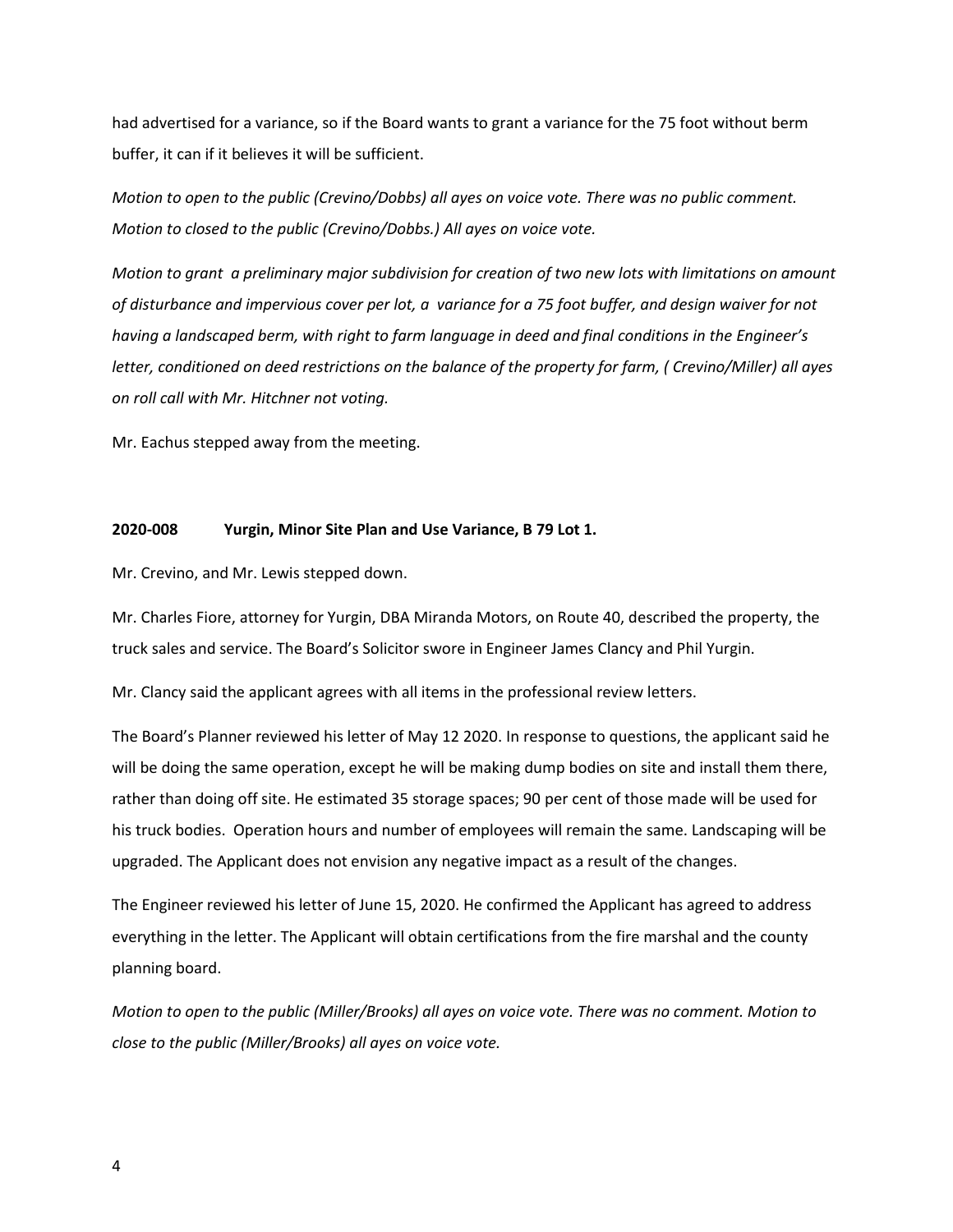*Motion to approve minor site plan and use variance for truck sales and service and manufacturing truck bodies, agreeing to all terms and conditions as cited (Miller/ Brooks) all ayes on roll call, with Crevino and Lewis stepping down, and Mr. Eachus and Mr. Davis not voting.* 

### **2020-009 Jared and Melissa Anderson, Bulk Variance, B 13 Lot 5.02**

The Engineer reviewed the application for an in-ground pool. There was general discussion.

*Motion to approve the variance for an in-ground pool (Crevino/Dobbs) all ayes on roll call, with Mr. Eachus having left the meeting.* 

#### **2020-010 Chad Warriner, Buk Variance, B 28 Lot 2.04**

Mr. Warriner was sworn in by the Board Solicitor.

The Engineer reviewed the application. The size of a new out-building being requested requires a lot coverage variance and waivers for side yard setbacks. The Applicant said the structure will be used for personal items, tools, and equipment.

*Motion to open to the public (Crevino/Dobbs) all ayes on voice vote.* 

Robert Babbington, a neighbor, objected to the request, stating others in the neighborhood complied with the requirements when the built sheds and an exception should not be made. He also objected to the proposed height of the building. Mr. Warriner indicated the new building would not be seen from Mr. Babbington's property and that is approximately 250 feet away from the neighbor.

There was no other comment.

*Motion to close to the public (Crevino/Dobbs) all ayes on voice vote.* 

The Engineer said there are no height restrictions, but said certain circumstances trigger compliance with a 40-foot setback, such as in this case. The Applicant is proposing 20 feet.

The Planner referred to the ordinances for garages for comparison purposes. The Planner advised the board how to weigh the results of granting or denying the variance. If it were a garage, it could be 25